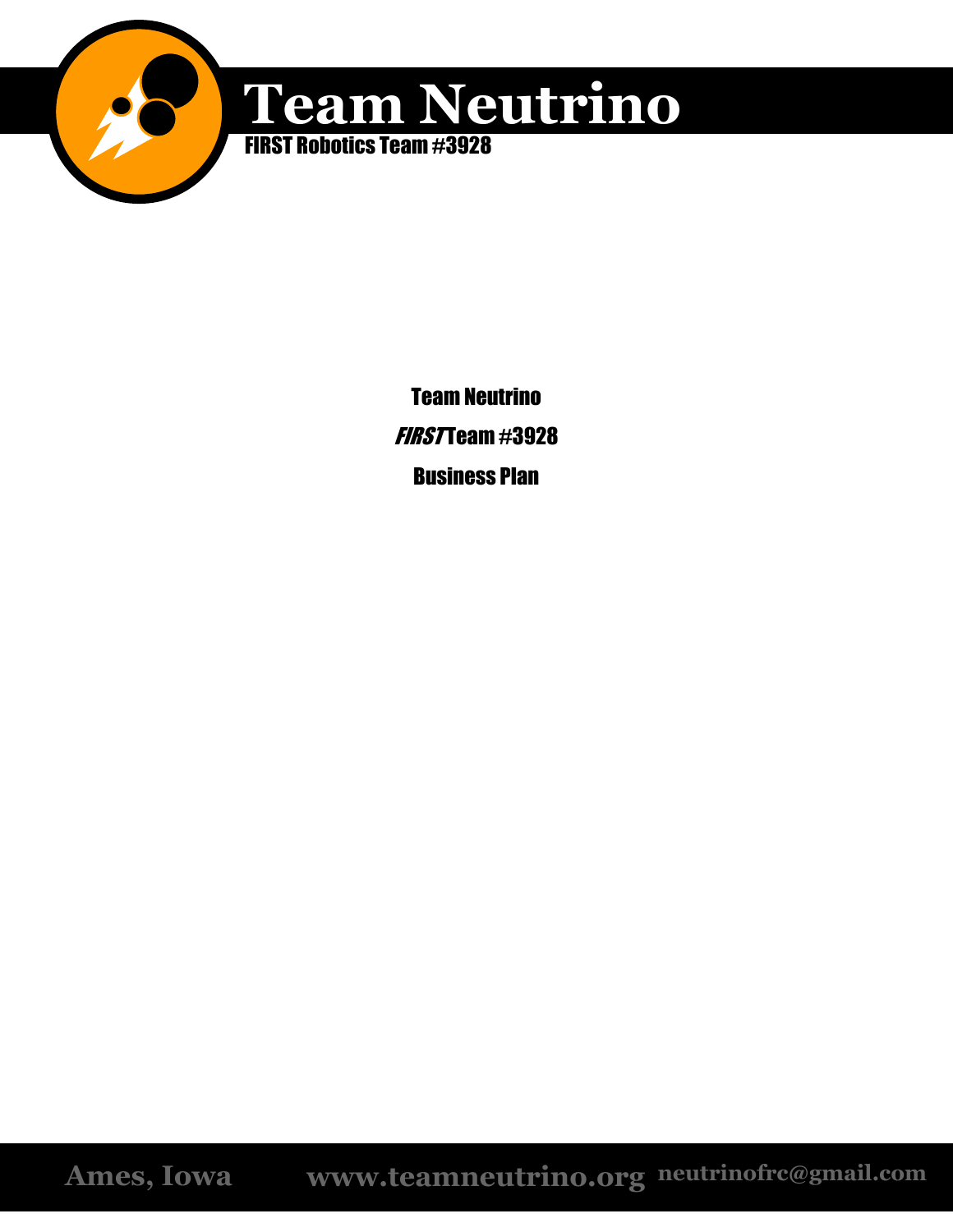

# **Table of Contents**

| <b>Contents</b>                       | Page |
|---------------------------------------|------|
| <b>Executive Summary</b>              | 3    |
| <b>Team Overview</b>                  | 5    |
| <b>Team Management</b>                | 8    |
| <b>SWOT Analysis</b>                  | 14   |
| <b>Team Impact/Outreach</b>           | 16   |
| <b>Future Plans</b>                   | 18   |
| <b>Action/Implementation Plan</b>     | 19   |
| <b>Team Budget</b>                    | 20   |
| <b>Sponsor Benefits</b>               | 21   |
| <b>Team Fundraising Opportunities</b> | 23   |
| <b>Final Statement</b>                | 24   |
| <b>Team Contact Information</b>       | 24   |

**Ames, Iowa www.teamneutrino.org neutrinofrc@gmail.com**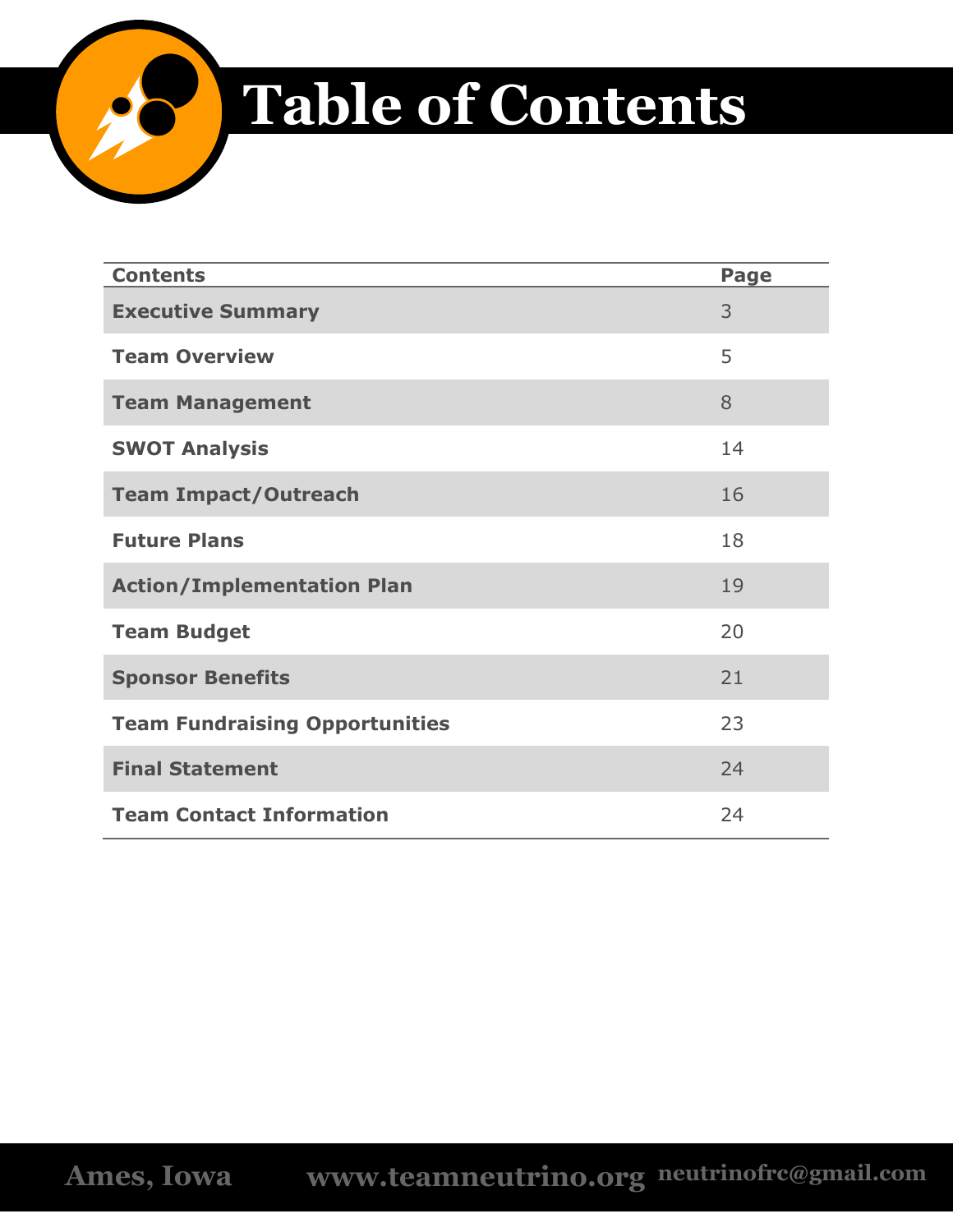

# **Executive Summary**

Team Neutrino faces the exciting challenge of building a robot to compete in the *FIRST* Robotics Competition and performing community outreach. The team is composed of high school students from the Ames, Ballard, and Gilbert area. Each year a new game is released the first week of January. The students have 6 weeks to design, build, and program a robot. Students work alongside mentors to problem solve, gain technical and design skills, and experience the engineering process firsthand. Students are also responsible for marketing the team, creating a recognizable team brand, designing a website, and fundraising. Team Neutrino students also volunteer their time to community events such as mentoring children through summer camps, providing robot demonstrations, and sharing the *FIRST*  message.

## Mission Statement

The mission of Team Neutrino is to provide students with hands-on STEM (Science, Technology, Engineering, and Math) experiences at the high school level that would not exist otherwise. The team acts as a real world application to supplement material learned in the classroom. Team Neutrino strives to create a robot that is competitive in the FIRST Robotics Competition and to maintain a positive and recognizable impact in the local community.

## Team and Program Summary

The FIRST Robotics Program provides high schoolers with an opportunity to learn skills in fabrication, design, programming, and business, all while inspiring students in a creative environment. After one year at Ames High School, Team Neutrino, formed by FIRST alumni, subsequently moved to the Iowa State College of Engineering campus, providing even more opportunities and resources. Since its start 4 years ago, the team doubled in size and has continued to grow.

# Location of Team and Current Diamond Sponsors and Partners

Location: Ames, Iowa, United States of America Sponsors: John Deere/Danfoss/Monsanto Fund/CIT Signature Transportation/Quality Manufacturing Corporation/3M/City of Ames Electric Services/Iowa 4-H Foundation/Emerson Process Management/Interstate All Battery Center/Jimmy Johns.

Partners: Story County 4-H/Iowa State University College of Engineering/Iowa State University Robotics Club/Boyd Lab.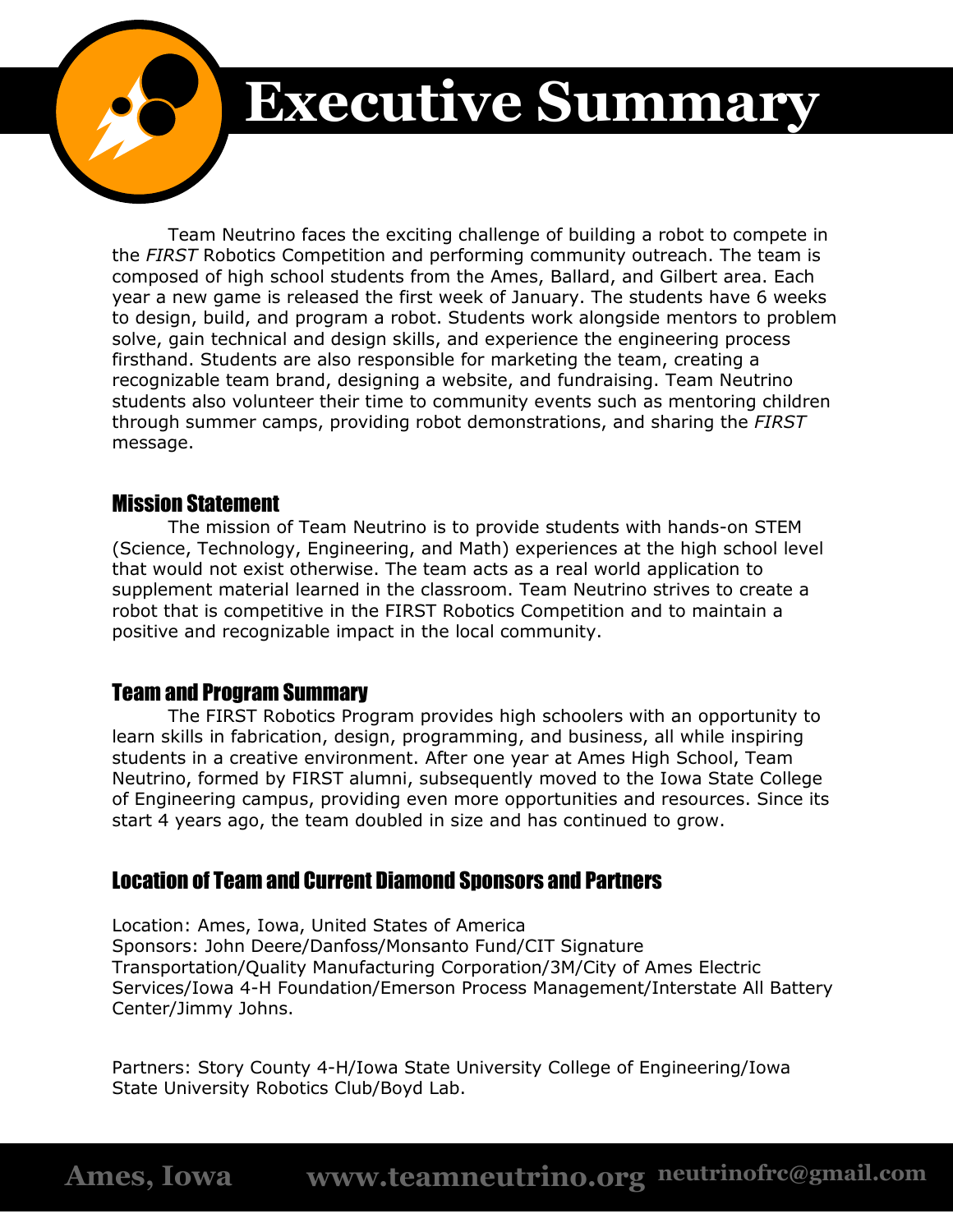

## Team Impact/Outreach

Team Neutrino aims to have a positive impact in the community and to get kids excited about STEM. The team partners with other organizations in various demonstrations, events, and activities to inspire students around the area as well as create and maintain strong relationships with local engineering firms. In performing community outreach, the team prepares students with not only technical skills, but also public speaking, communication, and business skills necessary to be successful in an ever-changing industry.

### Summary of Team Growth

The team has expanded in several ways since our rookie year. It moved from Ames High School to the ISU Boyd Lab, where the team works in the shop with mentors from ISU, parents, and some of our sponsors. The number of students quintupled in size since founding, growing from 9 students to 43. Team Neutrino maintains solid relationships with their sponsors through regular newsletters, sponsor visits, demonstrations, and invitations to events.

## Summary of Team Sustainability:

Team Neutrino works to build team sustainability by creating visibility, building a strong FIRST foundation for our team members, and maintaining contact with their sponsors and alumni. The team members mentor local FLL teams to provide a progression of FIRST programs starting in elementary school and culminating in being a part of Team Neutrino. The team participates in the Ames High School Club Fest in order to recruit new team members. Older team members work with and mentor younger team members to pass on skills and knowledge. Team Neutrino is working on delegating jobs to other team members, in an effort to make sure everyone gets experience in the areas they are interested in. The team fosters good relationships with sponsors through maintaining contact and updating them on team progress. This continues their interest and partnership with the team. Team Neutrino is continuously improving on organization and documentation. Documentation will help with branding and creating a sustainable team image which is a key factor in being remembered throughout the community.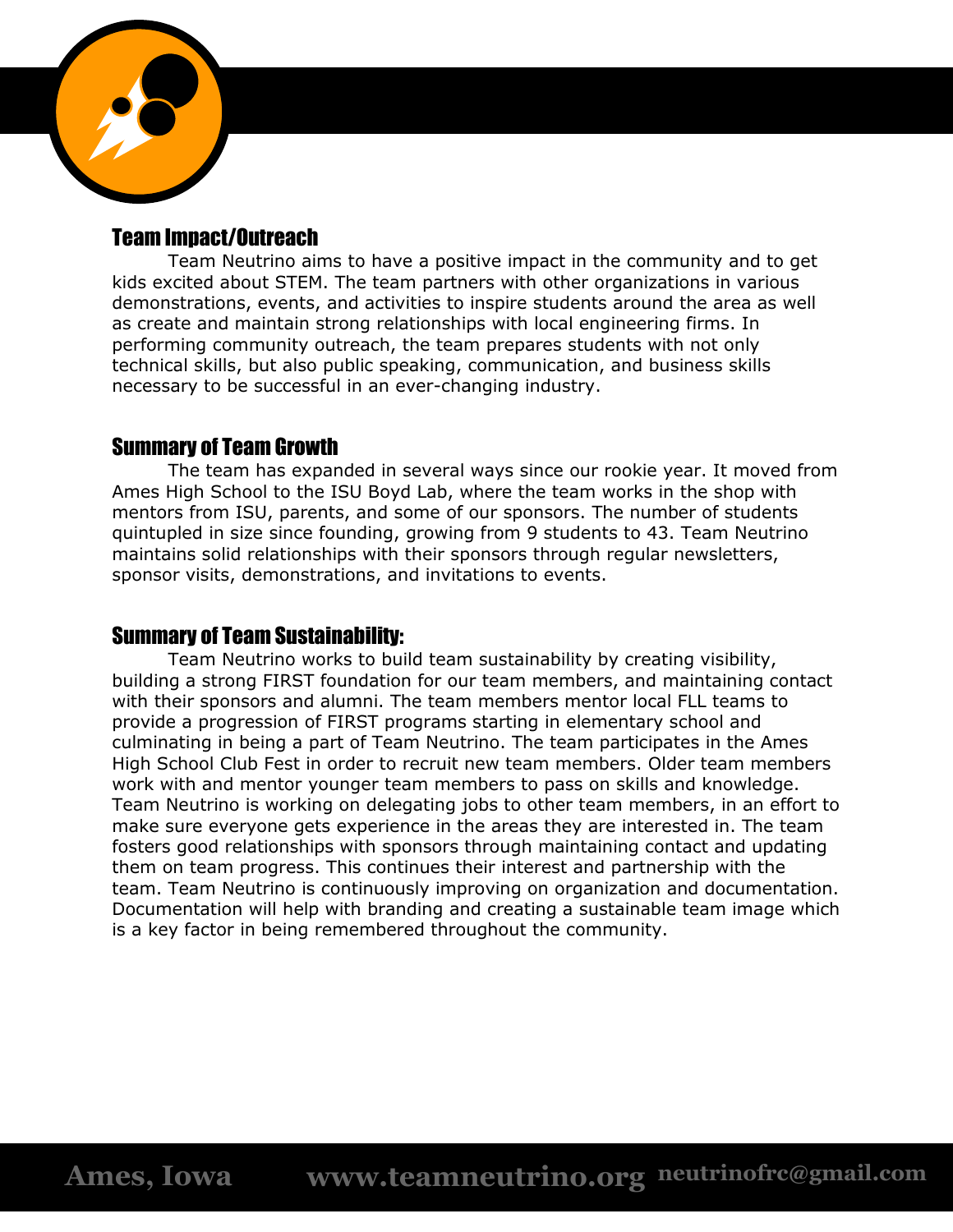

# **Team Overview**

## **FIRST Overview**

The mission of FIRST is to inspire young people to be science and technology leaders, by engaging them in exciting mentor-based programs that build science, engineering and technology skills, that inspire innovation, and that foster wellrounded life capabilities including self-confidence, communication, and leadership.

The program follows kids from kindergarten all the way through high school, starting with Jr. FIRST Lego League (FLL Jr.) for grades K-3, then FIRST Lego League (FLL) for grades 4-8. FIRST Tech Challenge (FTC) and the FIRST Robotics Challenge (FRC) are for high school students wanting to gain firsthand experience in the engineering world.

Founded by Dean Kamen in 1989, FIRST develops accessible, innovative programs to motivate young people to pursue education and career opportunities in science, technology, engineering, and math, while building self-confidence, knowledge, and life skills. For more information about FIRST, visit http://www.firstinspires.org/.

The varsity Sport for the MindTM, FRC combines the excitement of sport with the rigors of science and technology. Under strict rules, limited resources, and time limits, teams of 25 students or more are challenged to raise funds, design a team "brand," hone teamwork skills, and build and program robots to perform prescribed tasks against a field of competitors. It's as close to "real-world engineering" as a student can get. Volunteer professional mentors lend their time and talents to guide each team by working alongside students in a process where both the student and mentor learn.

## Team Neutrino History

Team Neutrino was founded in 2011 by FIRST alumni, mentor support, and parents. It started at Ames High School. In that first year, the team attended the Midwest Regional and seeded 8th which lead to the team winning the "Highest Rookie Seed" award. The team attended Cow Town ThrowDown, an offseason competition in Kansas City, and was selected to compete on an alliance with the 4th seeded team.

In 2013, Team Neutrino competed at the Greater Kansas City Regional and the Minnesota North Star Regional. At the Kansas City Regional, the team was ranked 9th, was chosen to play with the 2nd seeded alliance, and was the recipient of the "Excellence in Engineering" award. At the North Star Regional, the team was undefeated during the qualifying matches and finished as 1st seed. Team Neutrino won the "Innovation in Control" award and was honored to participate in the Indiana Robotics Invitational with 68 of the top ranked teams in the world. At the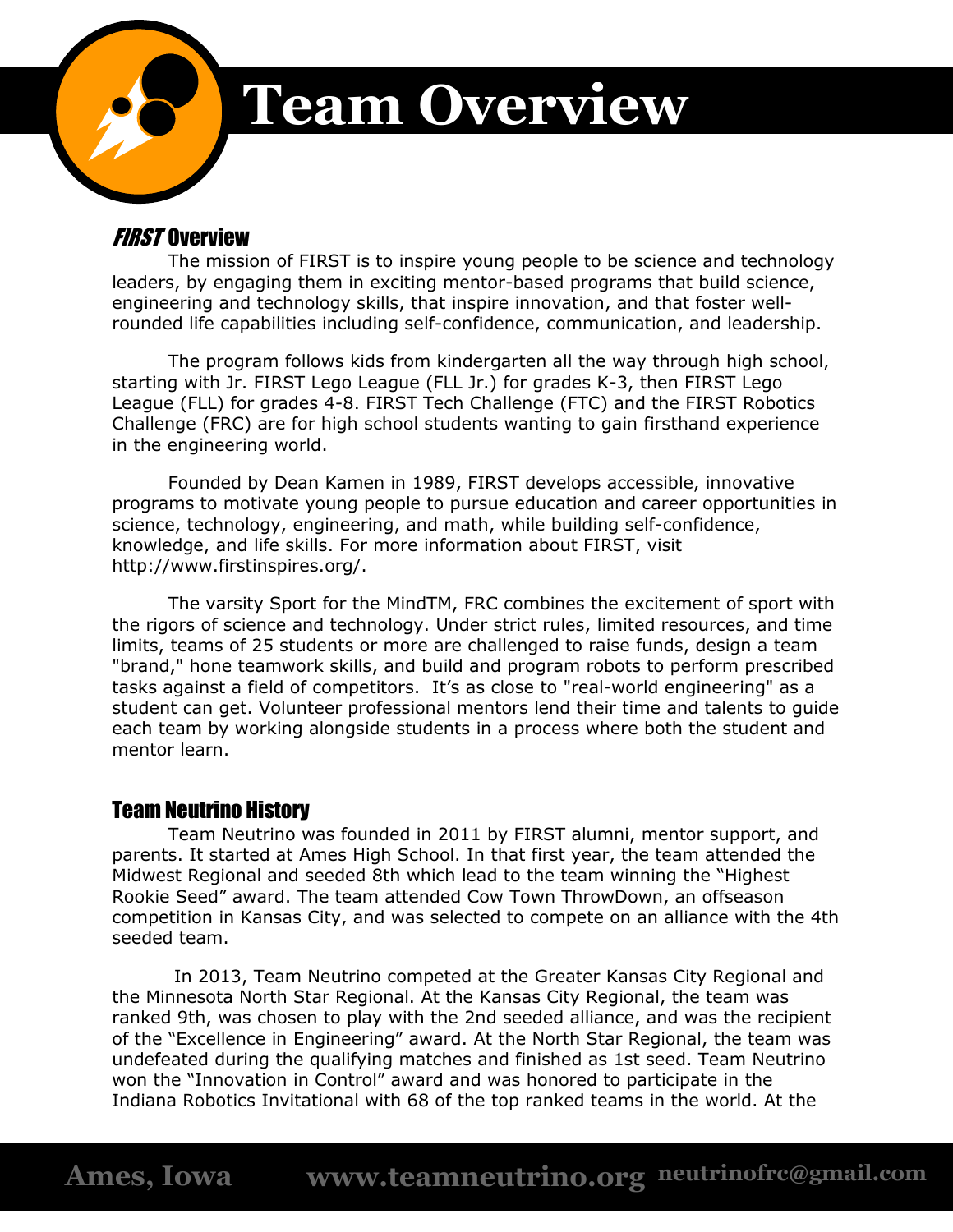

end of the 2013 season, Team Neutrino was ranked in the top 3% of teams worldwide.

In 2014, Team Neutrino competed in the Kansas City regional and the North Star regional again, earning quarterfinalist status at both. At the North Star regional, the team was awarded "Engineering Inspiration", which is given to the team with outstanding success in advancing respect and appreciation for engineering within their community. This award earned Team Neutrino a paid trip to the World Championships in St. Louis!

In St. Louis, we had a win-loss record of 6-4 and during alliance selection; we were picked to be the 4th robot on the 4th seed alliance (in the Newton division)! We ended up being semifinalists on the Newton field (similar to the Sweet 16 in March Madness).

In 2015, 3928 competed at Central Illinois and North Star. The team finished 17th and competed with the 7th seeded alliance at Central Illinois & finished 7th at North Star and competed on the 4th seeded alliance. Team member Dagney Paskach won Dean's List Finalist! With the expansion of the ISU engineering program last year, 3928's build space moved to the new Biorenewables Complex. This worked out well when 3928's size reached an all-time high of 43 members, quintuple the size of the original team.

#### Student Team Members

Students from Team Neutrino come from Story County high schools. The team is comprised of members with an abundance of interests ranging from science, technology, engineering, programming, machining, graphic design, marketing, writing, photography, filmmaking, and so many more. Returning members help to promote team sustainability by passing these skills on to the new members. All of the team members graduate high school and many continue on to pursue careers in a STEM field.

#### Team Mentors

Team Neutrino mentors consist of parents, ISU students, and representatives from sponsors of the team. All of the Iowa State University mentors are alumni from FIRST teams around the country, and they provide a wide range of skills and background knowledge to help the team. Parent and professional mentors also provide invaluable aid to the team. Our current lead mentor is an employee of John Deere. Mentors have experiences and knowledge from many areas, such as engineering, programming, and business.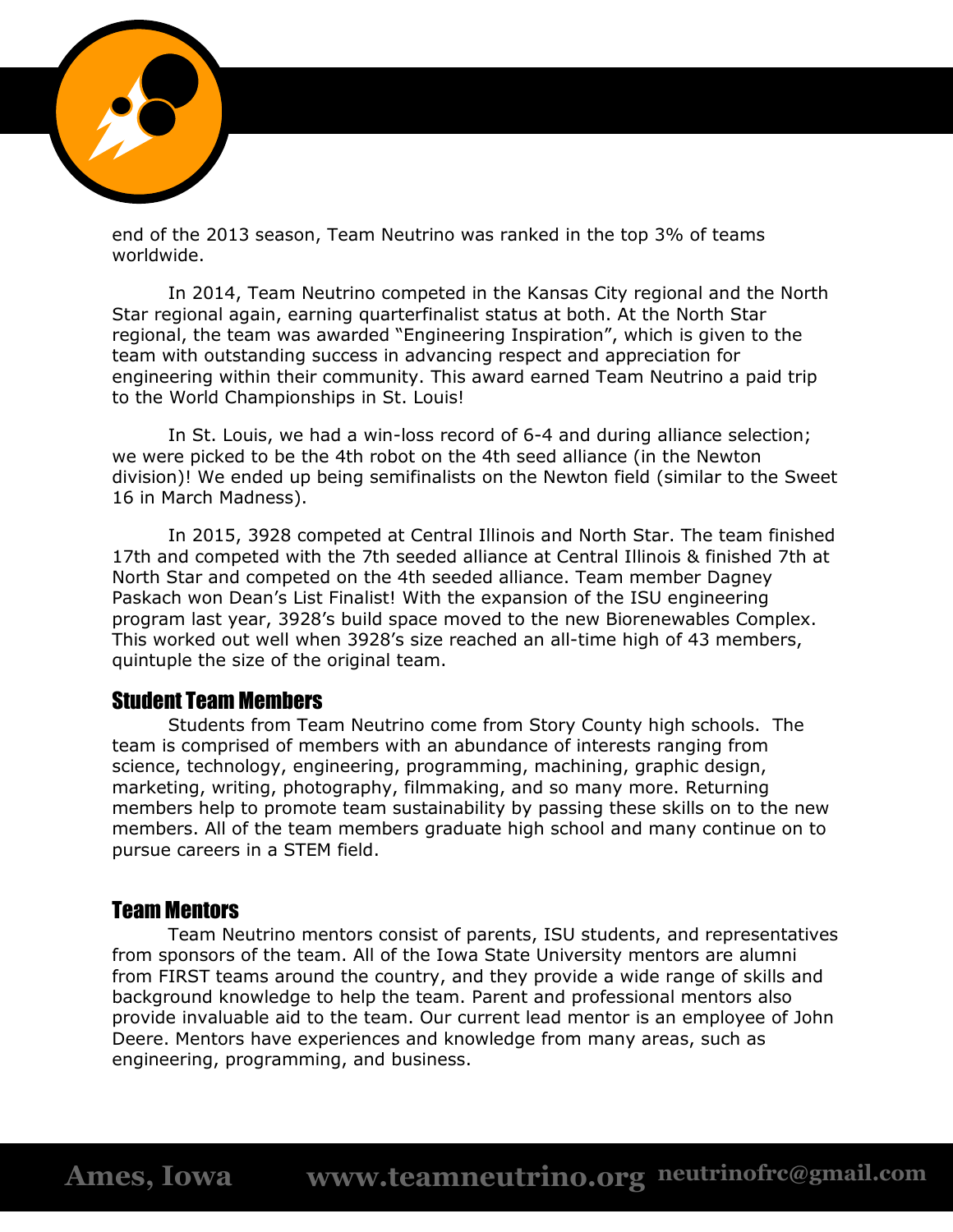

# **2016 Sponsors & Partners**







Platinum





















Silver

Jimmy John's Panera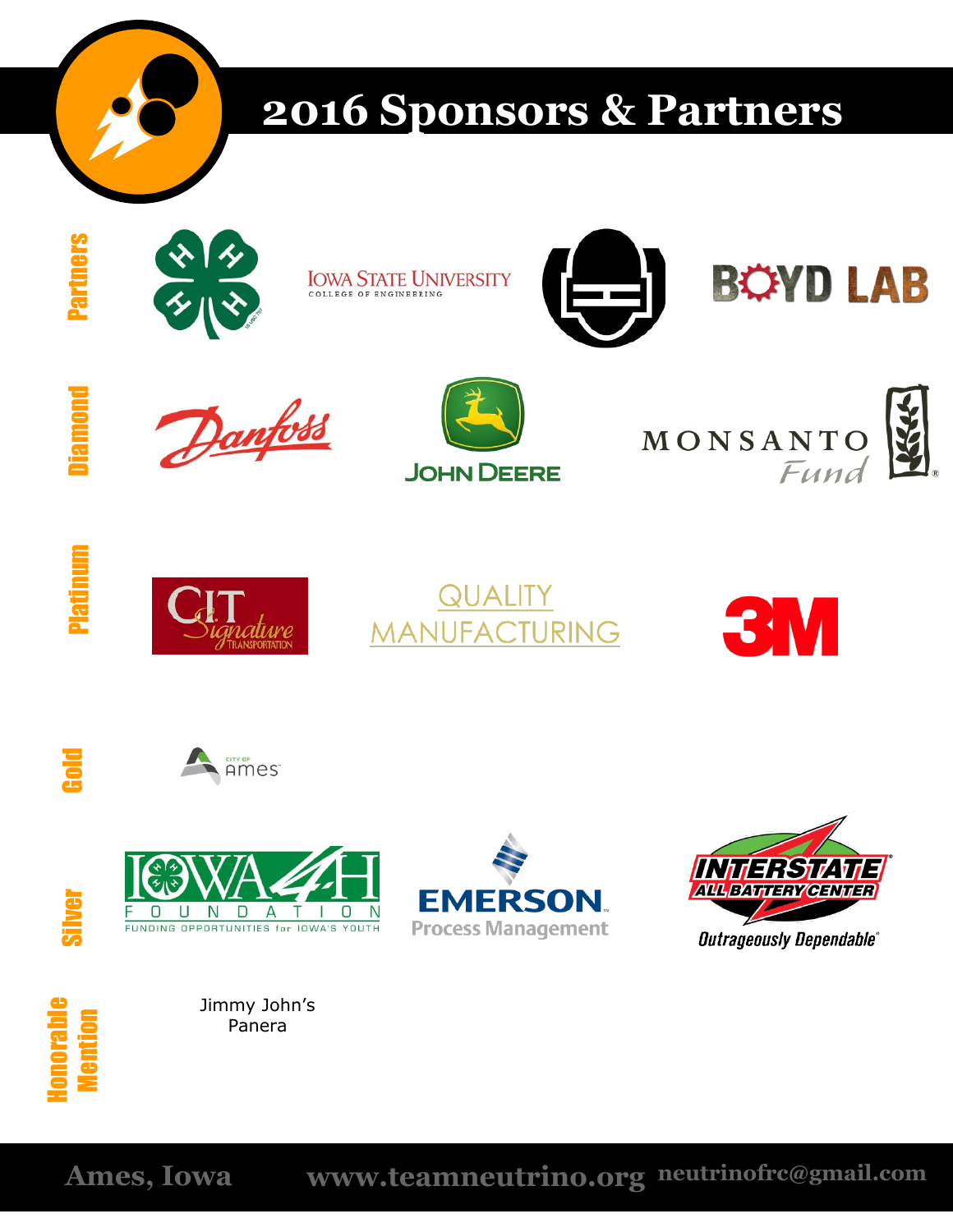

# **Team Management**

## Team Membership

Students who would like to join Team Neutrino are required to fill out an application consisting of contact information, interests, and other commitments. If a student is interested in the leadership positions of Captain or Co-Captain, they must submit a further application when the position becomes available in May.

## Team Structure

The team structure is the general team organization of both students and mentors. Students are divided into subgroups to make management easier and to keep the team efficient and cohesive.

ALL CAPTAINS AND MANAGERS ARE APPOINTED AFTER AN APPLICATION PROCESS:

After an application process, the Captain and Co-Captain are appointed by the mentors. After a second application process, the managers are appointed by their respective Captain. More than one Manager position can be held by a single student; however, no one can be both Captain and Co-Captain.

## Technical Roles

#### **Team Captain – Timothy Steward**

The Team Captain is the voice and personality of the team and must act accordingly. It is his/her job to keep the goals of FIRST in everyone's mind until "they get it." The team Captain should be the main speaker at all meetings with potential manufacturing sponsors. The Team Captain should be in charge of the team for all competition and building events.

~Team Spokesperson

~Liaison to FIRST

- ~Personnel management
- ~Acts as tiebreaker and has executive decision powers

~Accepts trophies

 $\sim$ Oversees the technical sub teams

 $\sim$ Runs meetings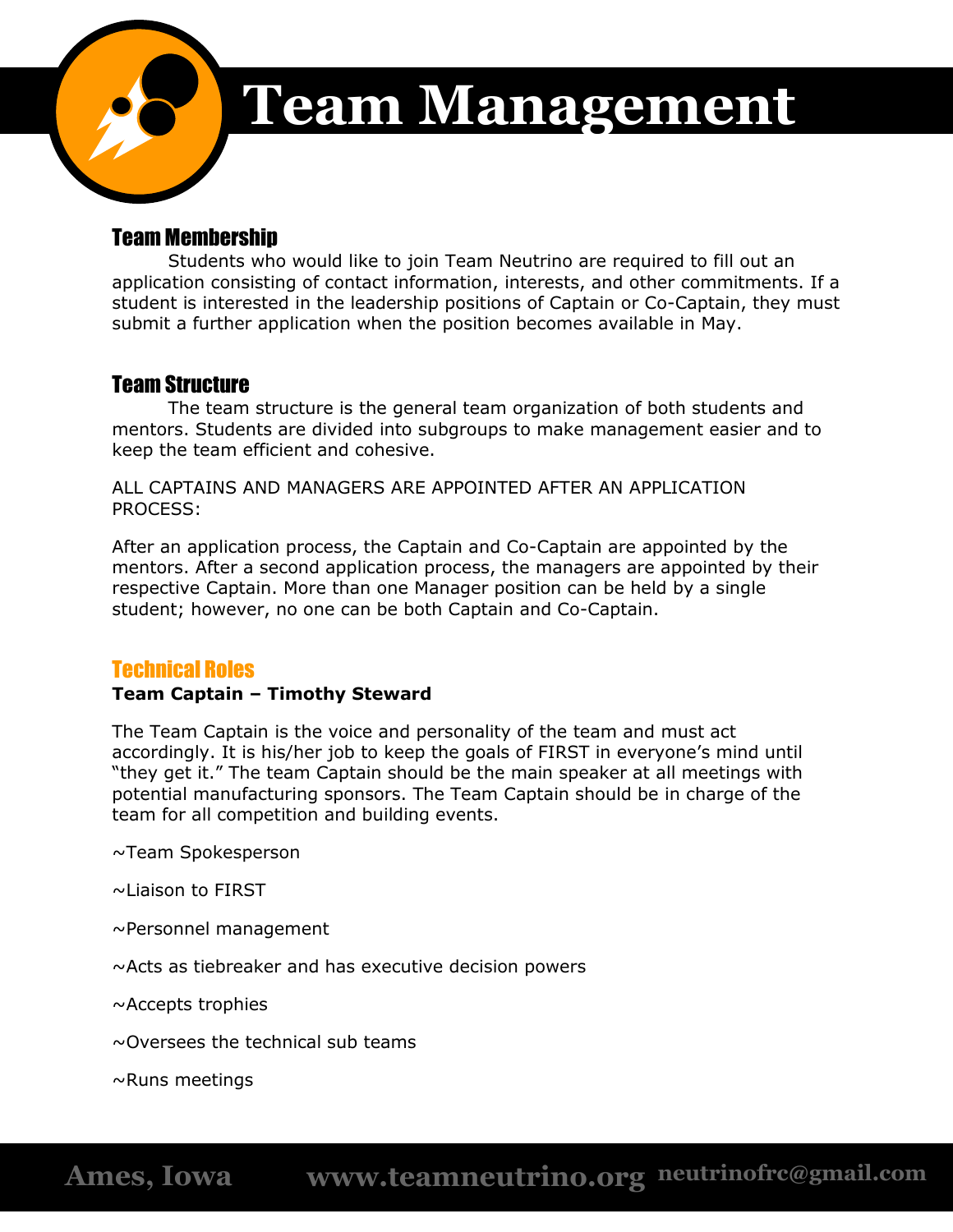

#### **CADD Manager – Woo Young Joo**

The Chassis sub-team finalizes and builds the robot drive base and basic frame. Member of this group are often also part of the manipulator group.

 $\sim$ Designs the frame, drive train, and scoring mechanisms

~Makes CAD renderings of the robot

 $\sim$ Takes charge of making sure all parts can be made either by shop tools or by the machine shop

#### **Mechanical Manager – Benjamin Steward**

The Manipulator sub-team finalizes and builds the scoring mechanisms. They should be heavily involved in strategy planning, as the final strategy ultimately dictates their tasks.

 $\sim$ Constructs the frame, drivetrain, and scoring mechanisms

~Oversees prototypes

 $\sim$ In charge of construction, machining, designing, and mechanical aspects of the robot

 $\sim$ Takes charge of testing the individual components which belong to their subsystem

#### **Programming Manager – Logan Peters**

The Safety Captain makes sure that all team members and mentors are following FIRST's safety guidelines, as well as safety guidelines outlined by 4-H and Boyd Lab.

 $\sim$ Takes charge of building and programming the controls interface

~Takes charge of writing and testing all robot code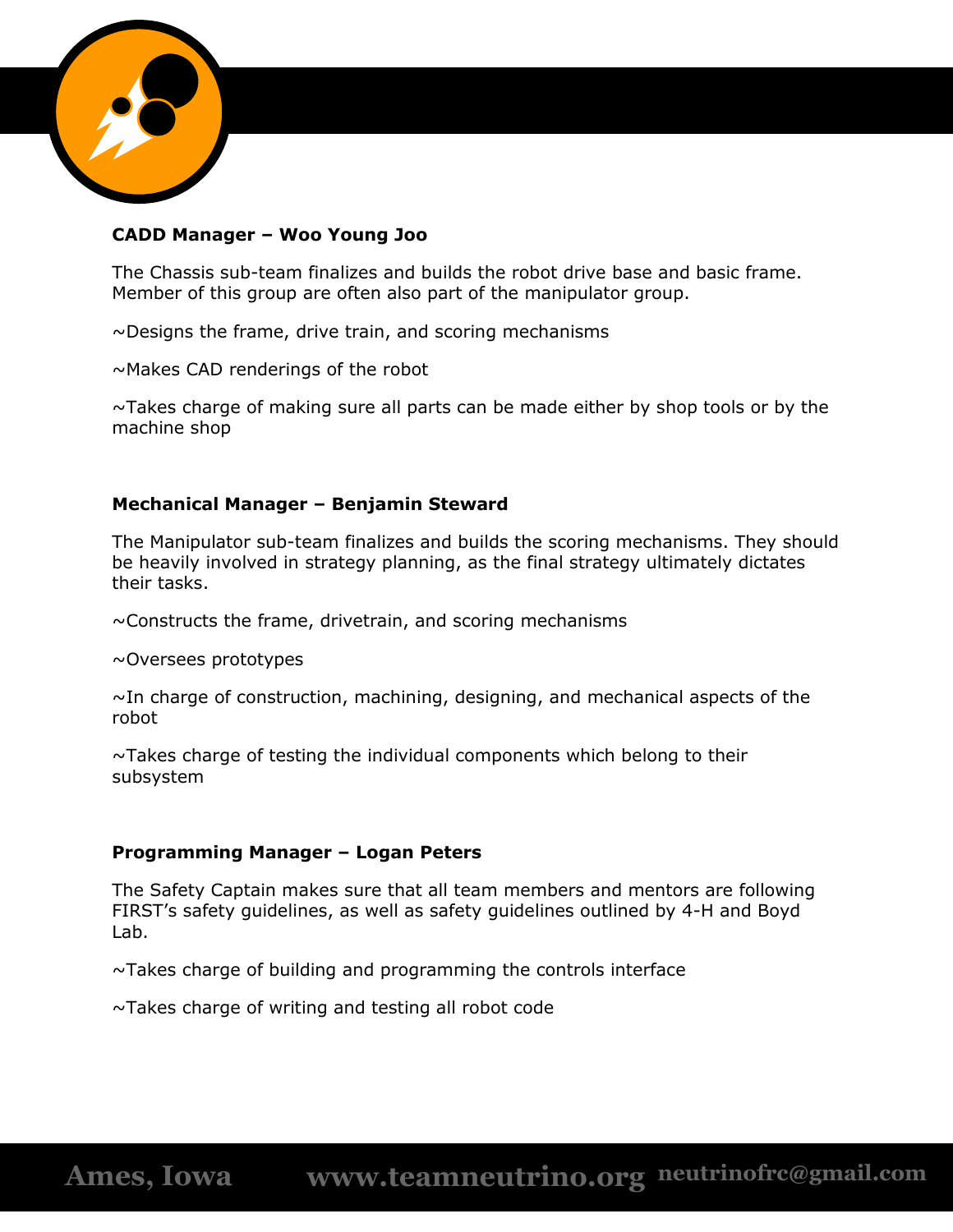

#### **Electrical Manager – Conor Albinger**

The Safety Captain makes sure that all team members and mentors are following FIRST's safety guidelines, as well as safety guidelines outlined by 4-H and Boyd Lab.

~Takes charge of wiring all electronics

#### **Safety Captain – Nicole Essner**

The Safety Captain makes sure that all team members and mentors are following FIRST's safety guidelines, as well as safety guidelines outlined by 4-H and Boyd Lab.

~Reads and understands the FRC Safety Manual

~Keeps Team Neutrino's Safety Manual updated

 $\sim$  Goes to the safety meeting at official FRC competitions

# Non-technical roles

#### **Co-Captain – Dagney Paskach**

The Co-Captain oversees all things non-technical. He/she is in charge of making sure awards are submitted on time and that all non-technical projects are making headway. The Co-Captain needs to be organized and is in charge of making sure all non-technical activities are documented to ensure sustainability.

~Runs meetings in Captain's absence

~Coordinates non-engineering team activities

~Oversees the non-technical managers

~Directly oversees the Chairman's award submission

~Exercises final approval on all awards submissions

~Documents all team activity and supervises past team documents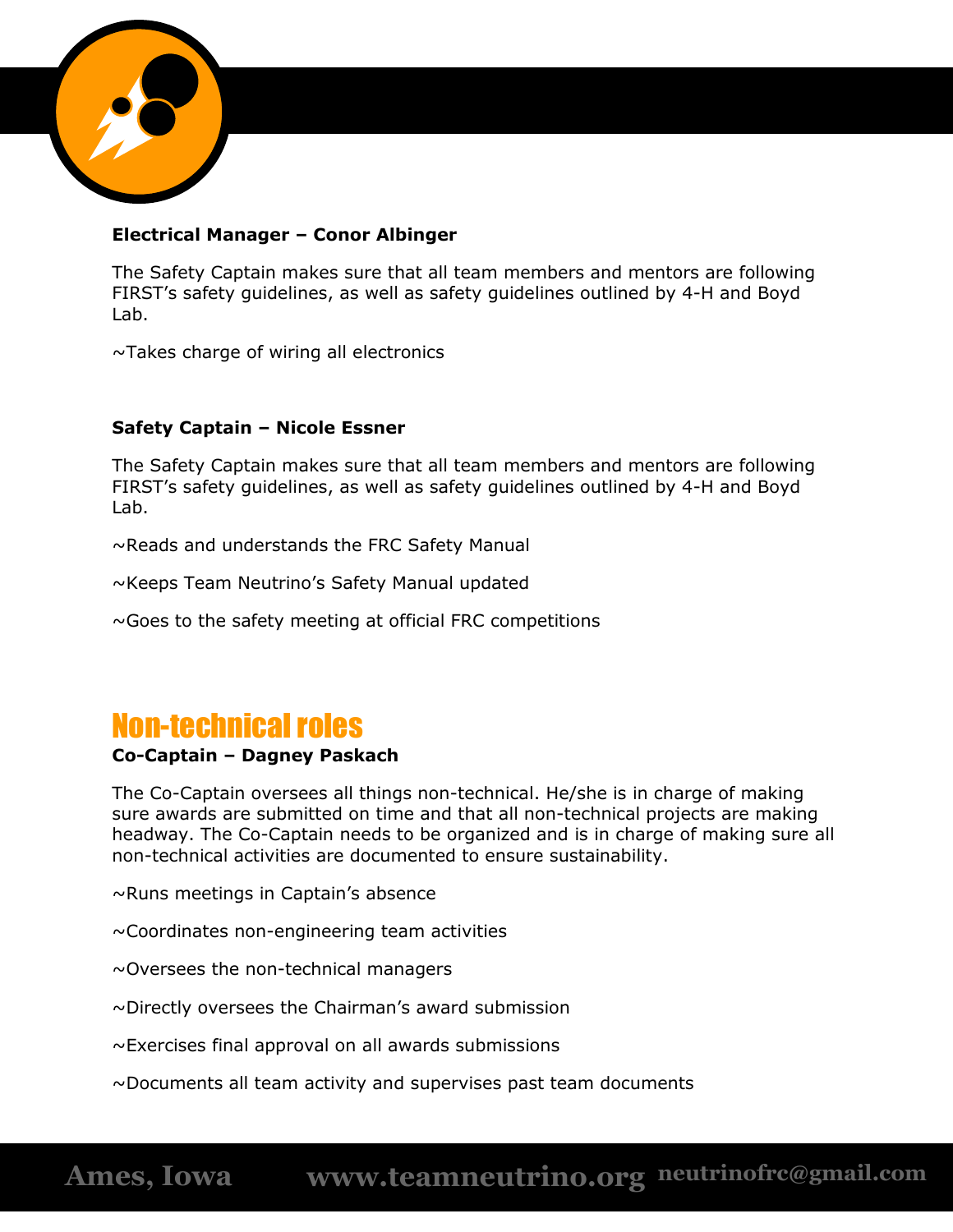

#### **Outreach Manager – Tianxin Xu**

The outreach manager organizes and documents all community and volunteering events.

 $\sim$ Plans and organizes the team's outreach and volunteering events year round

 $\sim$ Is the primary contact for outreach event coordinators

#### **Fundraising Manager – Rucha Kelkar**

-The fundraising manager is in charge of raising money for the team and maintaining contact with sponsors. He/she also maintains the overall team budget and acts as the primary contact for sponsors.

 $\sim$ Organizes and maintains contact with the team's sponsors year round

 $\sim$ Works closely with a mentor and fills the treasurer position.

 $\sim$ Must keep the team within budget

#### **Scouting Managers – Takeshi Suzuki and Woo Young Joo**

The scouting manager develops the team's scouting system and electronic database; at competitions/ he/she oversees the scouting sub-team. He/she also runs the scouting meeting on Friday night of each competition.

 $\sim$ Stays updated with rule changes

 $\sim$ Takes charge of the development of our team's strategy prior to and during the competitions.

 $\sim$ Provides competitive information for the competition team prior to and during competition, and develops scouting database and data collection system.

 $\sim$ Organizes the scouting sub-team at competitions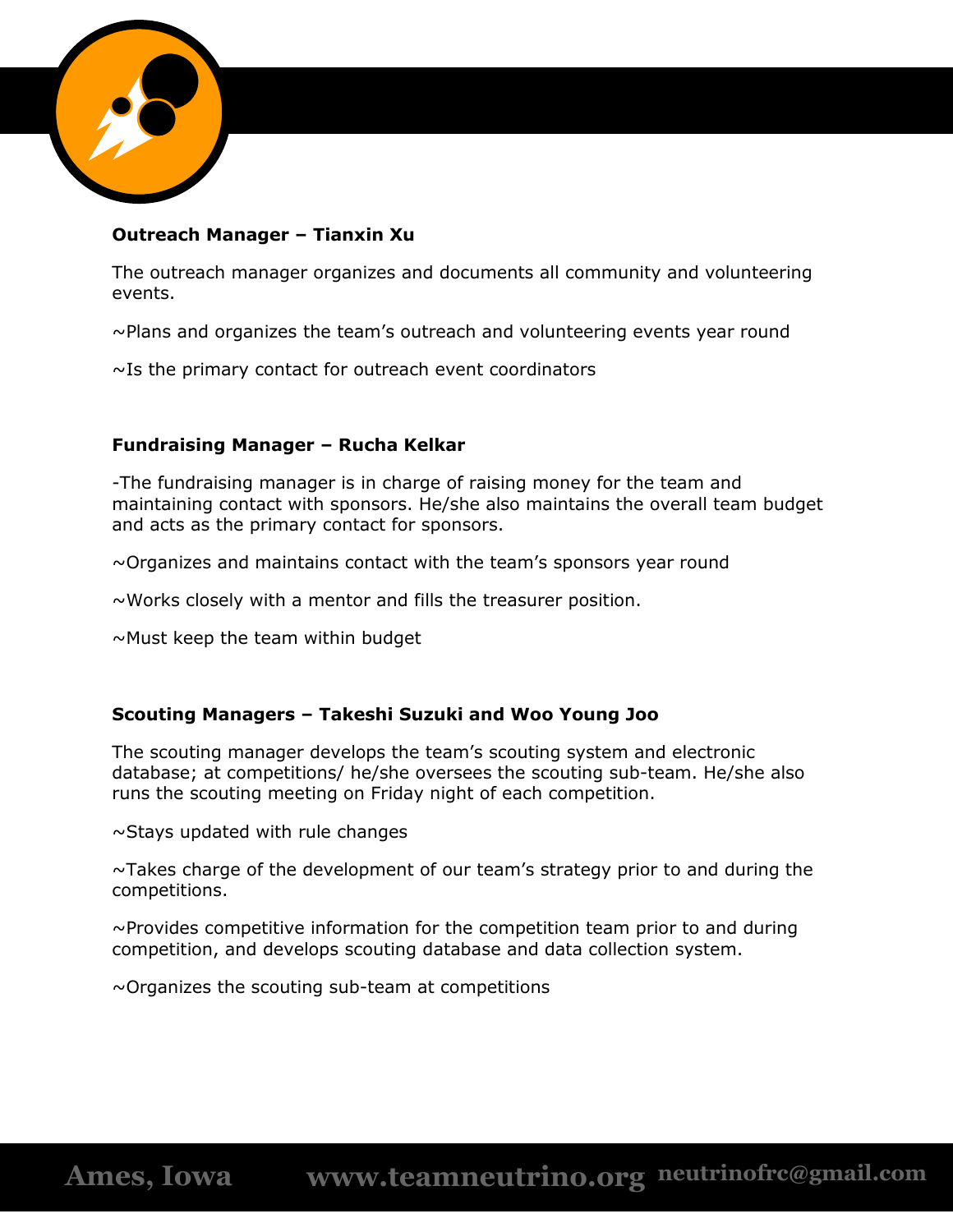

#### **Graphics Manager – Logan Peters**

The graphics manager is in charge of the team's image and making sure that the team image is recognizable and consistent from year to year. All designs must be approved by the Co-Captain before publication.

 $\sim$ Maintains and updates the team's marketing materials (handouts, buttons, pamphlets, flyers, etc.)

 $\sim$ Designs innovative marketing strategies to create a cohesive team image

#### **Website Manager – Benjamin Steward**

The website manager ensures that the team's web presence is up-to-date by regularly adding posts on our website, Facebook, and Twitter. His/her primary job is to maintain the website and make it as professional as possible.

~Regularly updates website year-round

~Maintains the Facebook and Twitter pages as needed

#### **Photography/Videography Manager – Lucas McLeod**

The primary location for team pictures and videos is the Flickr page. The photography/videography manager ensures that all photos and videos are present and organized on the Flickr. He/she also creates team videos and slideshows.

~Makes sure high-quality pictures are taken at all events

 $\sim$ Collects and compiles all media (pictures, video, etc.) in a place accessible to members on the team Flickr

~Creates a video for each of the following: Robot Reveal, Chairman's submission, Season Wrap-Up, IRI application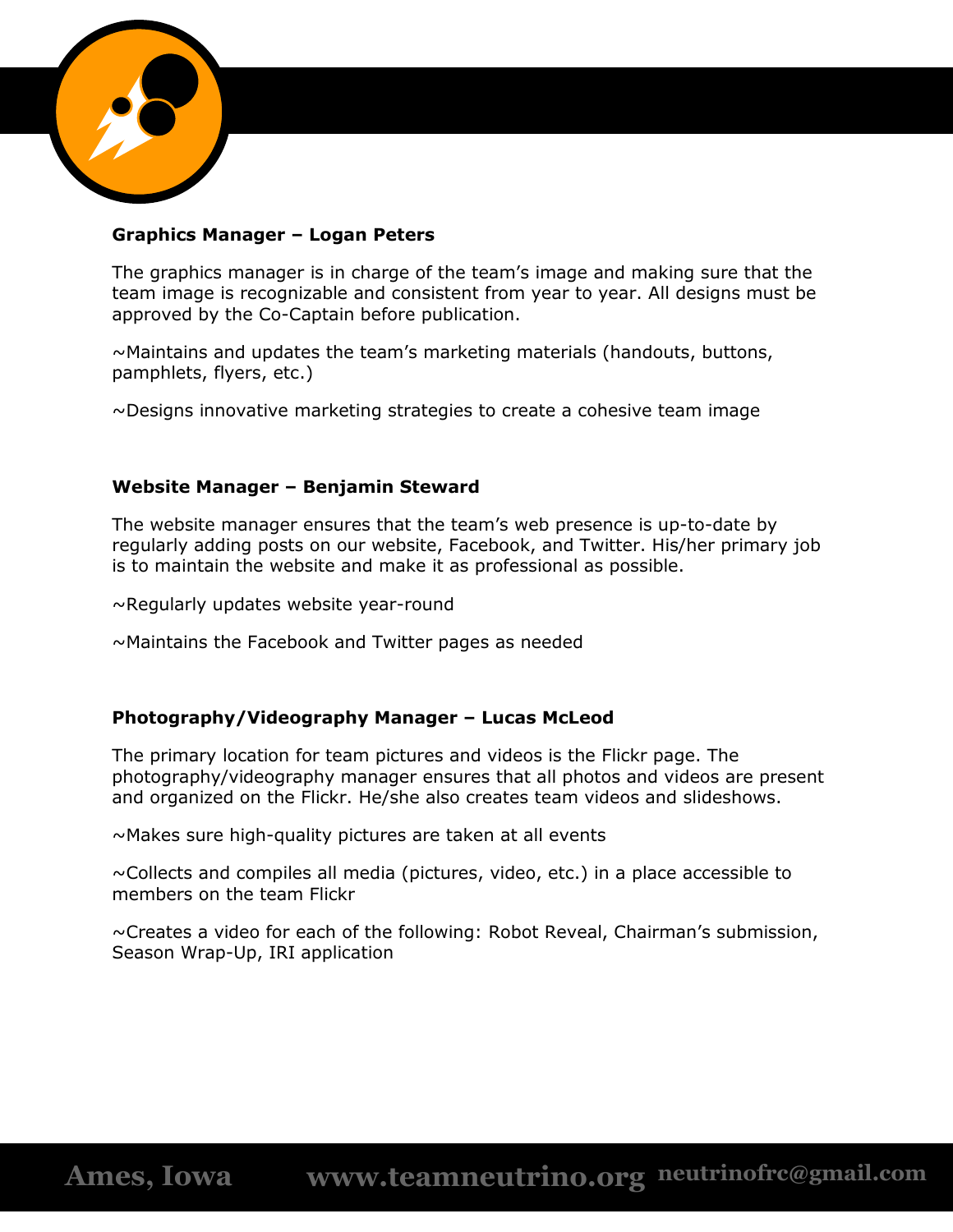

#### **Public Relations Manager – Evan Williams**

The PR manager remains in the team's pit at all times during competitions so that he/she can talk to the judges and other teams about Team Neutrino. If the team wants to receive media coverage for events, the PR manager is in charge of acquiring this.

~Acts as primary pit representative at all competitions

~Contacts local media to get coverage for important team events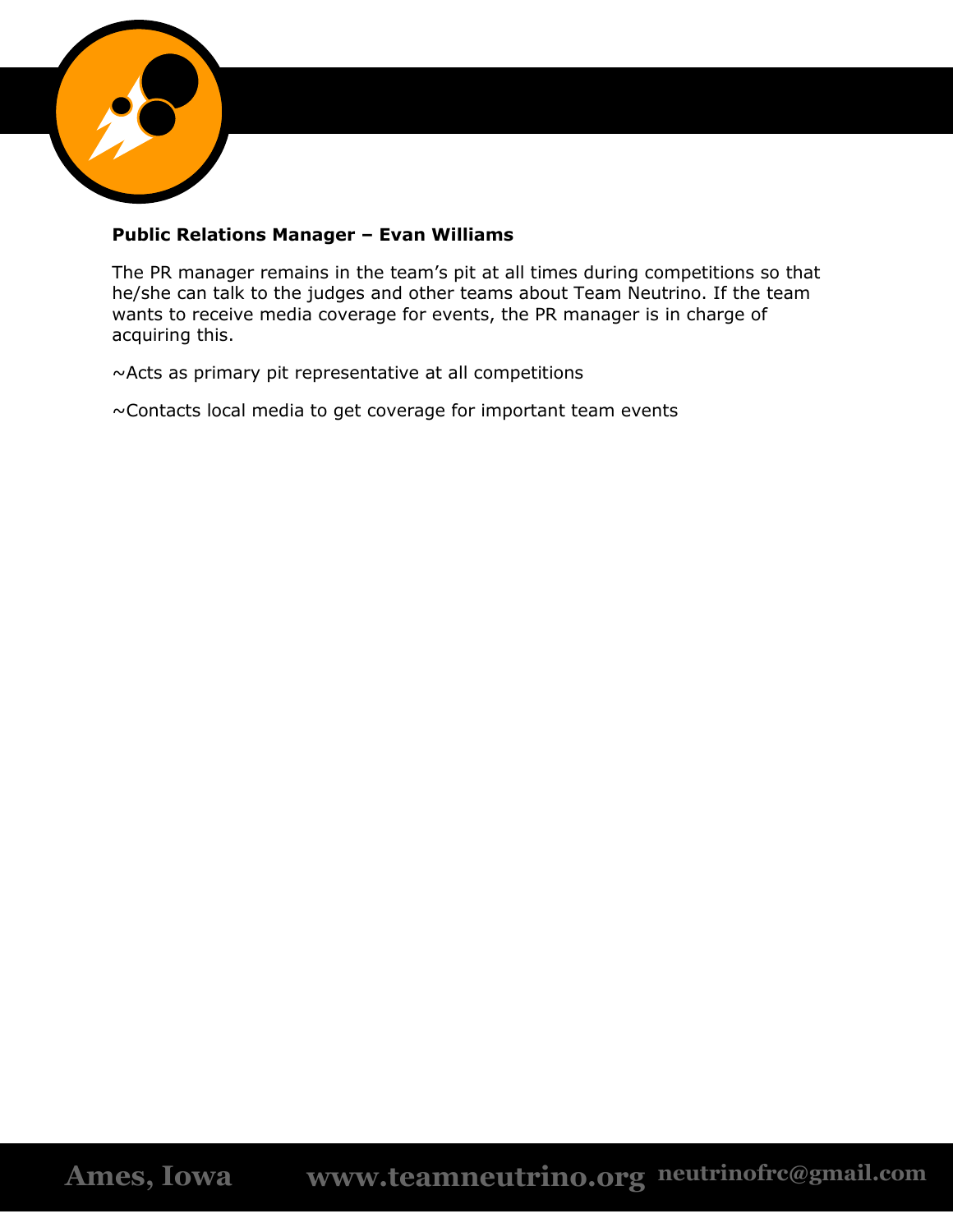

# **SWOT Analysis**

| <b>Strengths</b>                | <b>Weaknesses</b>      |  |  |
|---------------------------------|------------------------|--|--|
| Comprised of multiple schools   | Location               |  |  |
| Machine shop and workspace      | Team organization      |  |  |
| Interested and quality students | Team spirit            |  |  |
| Positive reputation             |                        |  |  |
| <b>Experienced mentors</b>      |                        |  |  |
| Harmonious Team Structure       |                        |  |  |
| <b>Opportunities</b>            | <b>Threats</b>         |  |  |
| Procuring sponsors              | ISU class interference |  |  |
| Outreach                        |                        |  |  |
|                                 |                        |  |  |
|                                 |                        |  |  |

#### **Strengths**

- $\triangleright$  Team Neutrino is comprised of high schoolers from around the Story County area.
- $\triangleright$  ISU generously provides Team Neutrino with access to their machine shop and workspace.
- $\triangleright$  Team Neutrino students are dedicated to succeed at building a highly performing robot and strong outreach program. Team Neutrino students each bring their unique perspectives to face challenges and tasks head on.
- $\triangleright$  Through their continued success, the team has developed a reputation of having a competitive, helpful, professional team.
- Mentors of Team Neutrino have a variety of interests and skills. Most have had prior experience as part of an FRC or FTC team. They all work together with no major issues.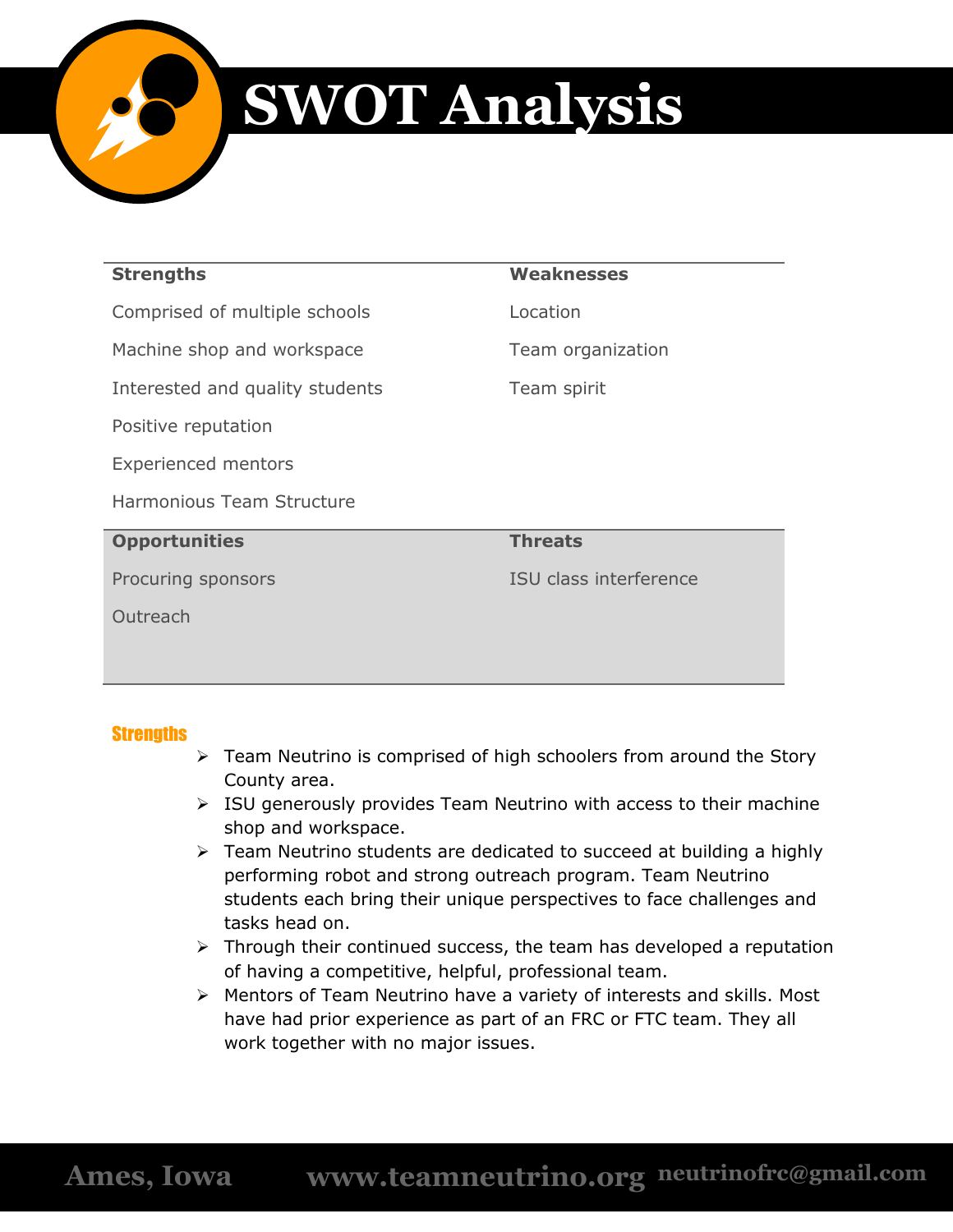

#### **Weaknesses**

- $\triangleright$  Because Team Neutrino is self-funded, the team has learned how to effectively market themselves. Team Neutrino has learned how to give sponsorship presentations, put together official letters, create an organized budget, and document their funding.
- $\triangleright$  With the expansion of ISU's mechanical engineering program, Team Neutrino has accommodated by spreading out their workspace.
- $\triangleright$  Team Neutrino struggles with team spirit at competitions and other events. The team plans to overcome this by developing a team cheer.
- $\triangleright$  At the start of the 2014-2015 season, Team Neutrino doubled in size. The team solved the problem of organization by creating sub-teams.

#### **Opportunities**

- $\triangleright$  The business community surrounding Team Neutrino has been very supportive since their start in 2011, and this provides Team Neutrino with several opportunities to procure sponsors.
- $\triangleright$  The size of the team has doubled since the previous year. With more members, Team Neutrino will have the opportunity to do more at once and have a greater impact in our community.
- $\triangleright$  Since Team Neutrino has emphasized community outreach since their rookie year, this allows them to sustain and expand upon their 24+ annual outreach opportunities.

#### **Threats**

 $\triangleright$  Because Team Neutrino uses Boyd Lab for their shop, they are not able to machine parts for the robot when classes are scheduled there. To overcome this, they schedule their meetings for later times.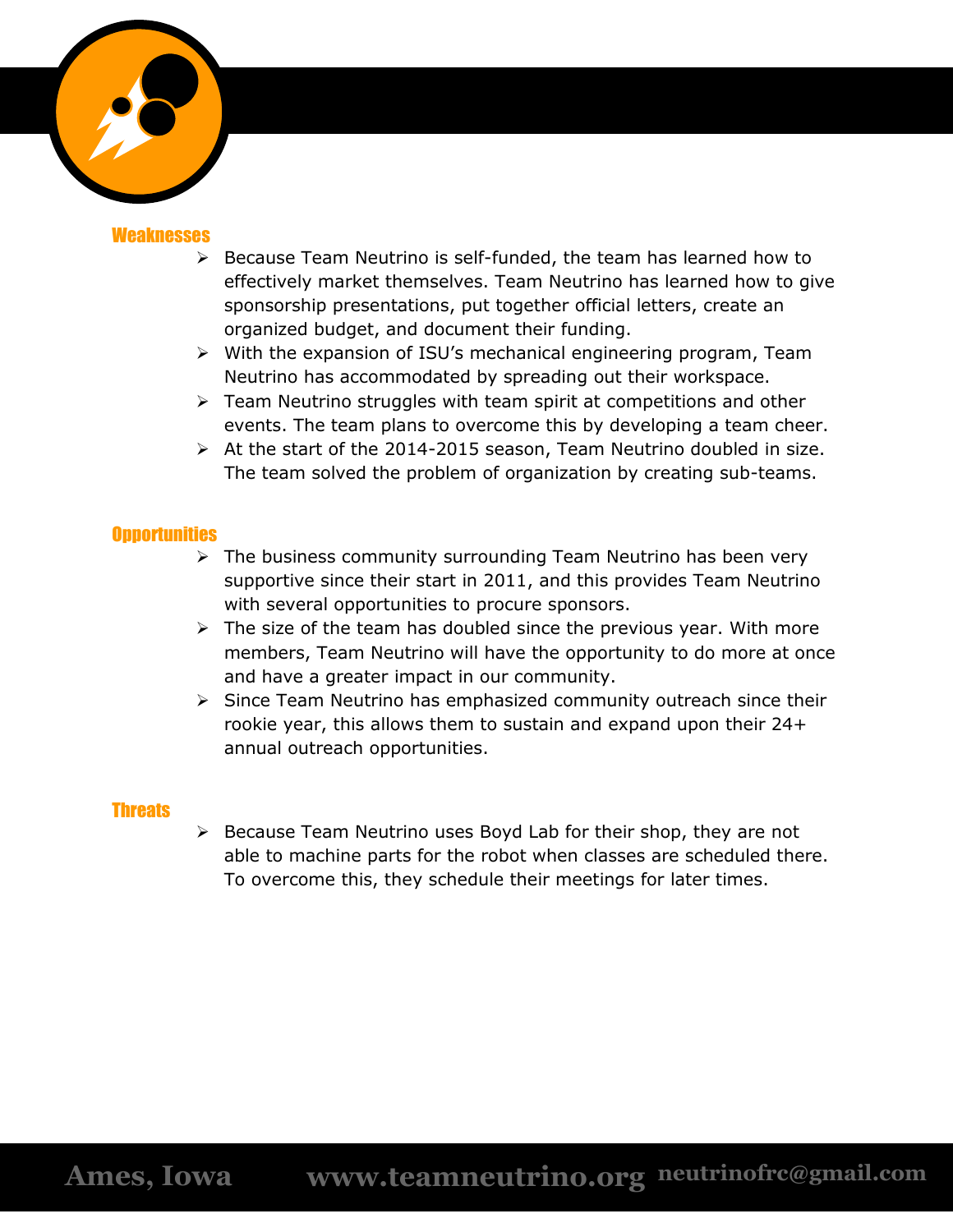

# **Team Outreach**

Team Neutrino aims to have a positive impact in the community and get kids excited about STEM. Highlighted below are some of their most influential outreach programs.

**Summer Classes:** Team members worked with elementary and middle school students to teach them how to build and program the Lego NXT.

**Maker Tech Camp:** Students worked on 3928's challenges and learned about circuits, coding, robots, and 3D drafting and printing.

FLL: Team members volunteer and host outreach booths at local FLL competitions and help out teams in the Ames area. Team Neutrino has been present at the following events: The Marshalltown FLL regional, The Science Center of Iowa's FLL regional competition and the Iowa State FLL Championship. In 2015, Team Neutrino mentored 8 FLL teams.

**Jr. FLL:** In 2015, Team Neutrino started 3 all-girls Jr. FLL teams, Club Proton, at Edwards Elementary school. The teams worked through the Think TankTM challenge and utilized a MakerSpace and its resources. By 2016, Team Neutrino was mentoring 11 Jr. FLL teams.

**County Fair and State Fair:** The team held a robot demonstration and spread knowledge of FIRST to hundreds of thousands of people at both the Story County Fair in Nevada, Iowa, and the Iowa State Fair on the grand concourse during the STEM day.

**SCI's FIRST Day:** Team Neutrino represented the FRC division of FIRST at the Science Center with FRC Team #4646 and FTC Team #5126.

**Robotics Day:** In July, members of the team traveled to the SCI to present at their Robotics Day along with representative teams from Jr. FLL, FLL, and FTC.

**SCI Maker Fair:** September 1st, 2014 marked the Science Center of Iowa's FIRST Maker Fair, which Team Neutrino had the honor of being a part of. The team's robot interacted with FRC Team #4646's robot to demonstrate FRC.

**Elementary School Events:** During the school year, members of the team show the previous season's wrap up video at Edwards Elementary's "Science Night" and tell the kids about FIRST.

**Ames 4th of July Parade:** Team Neutrino participates in a local 4th of July parade annually. 2014 marked Ames's 150th anniversary, so attendance reached 14,000.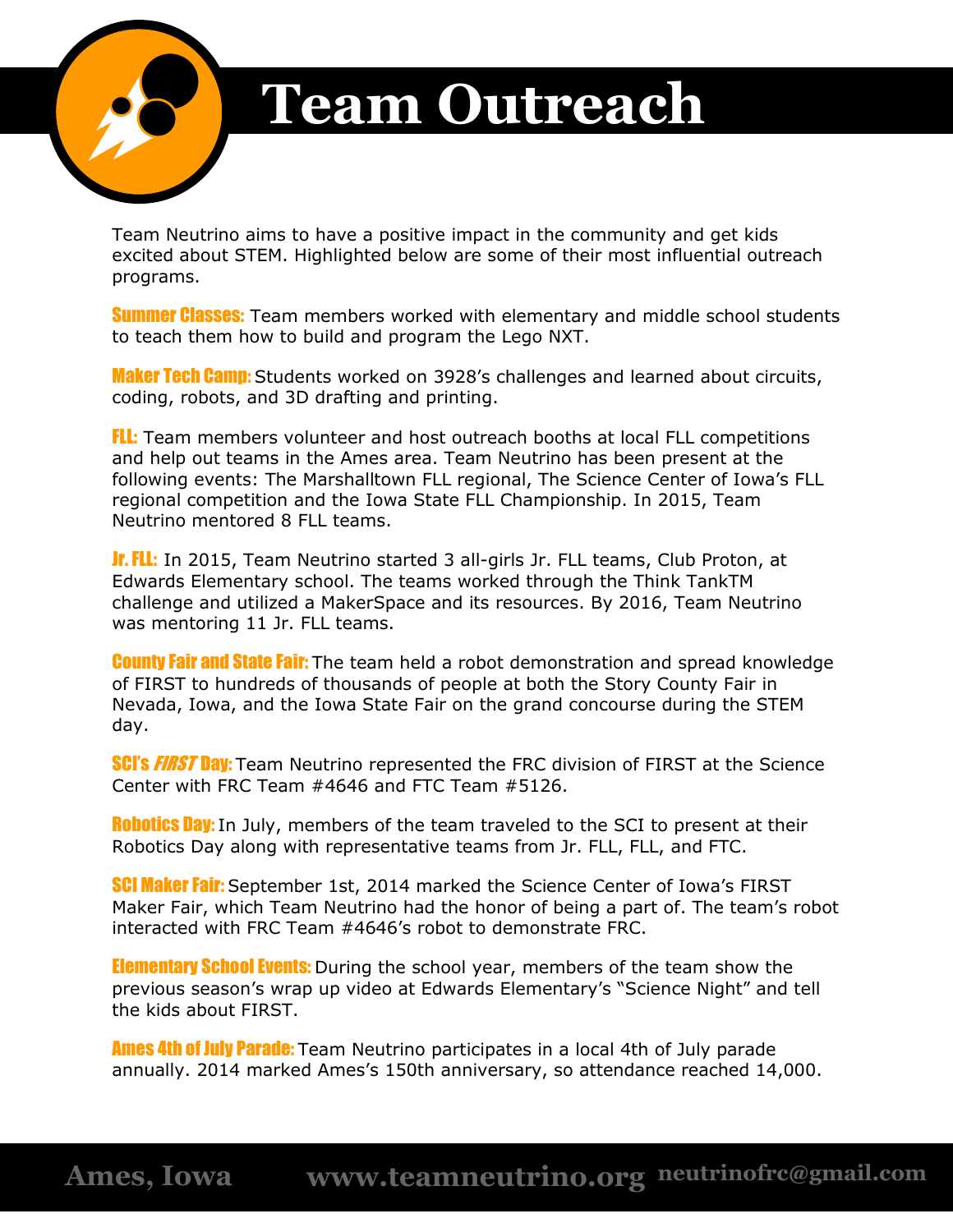

**SCI's Girls in Science Event:** Team Neutrino participates in this event to help influence girls to pursue a STEM path. They set up a booth to present FRC with Snap Circuits as their interactive exhibit.

**Sponsor Presentations:** After their competitions, Team Neutrino showcases their robot to their sponsors. This has been a good way to maintain a positive sponsor relationship.

Team Neutrino communicates amongst themselves and with the community via the following methods: Website, Newsletters, Email, Facebook, Twitter, and Flickr.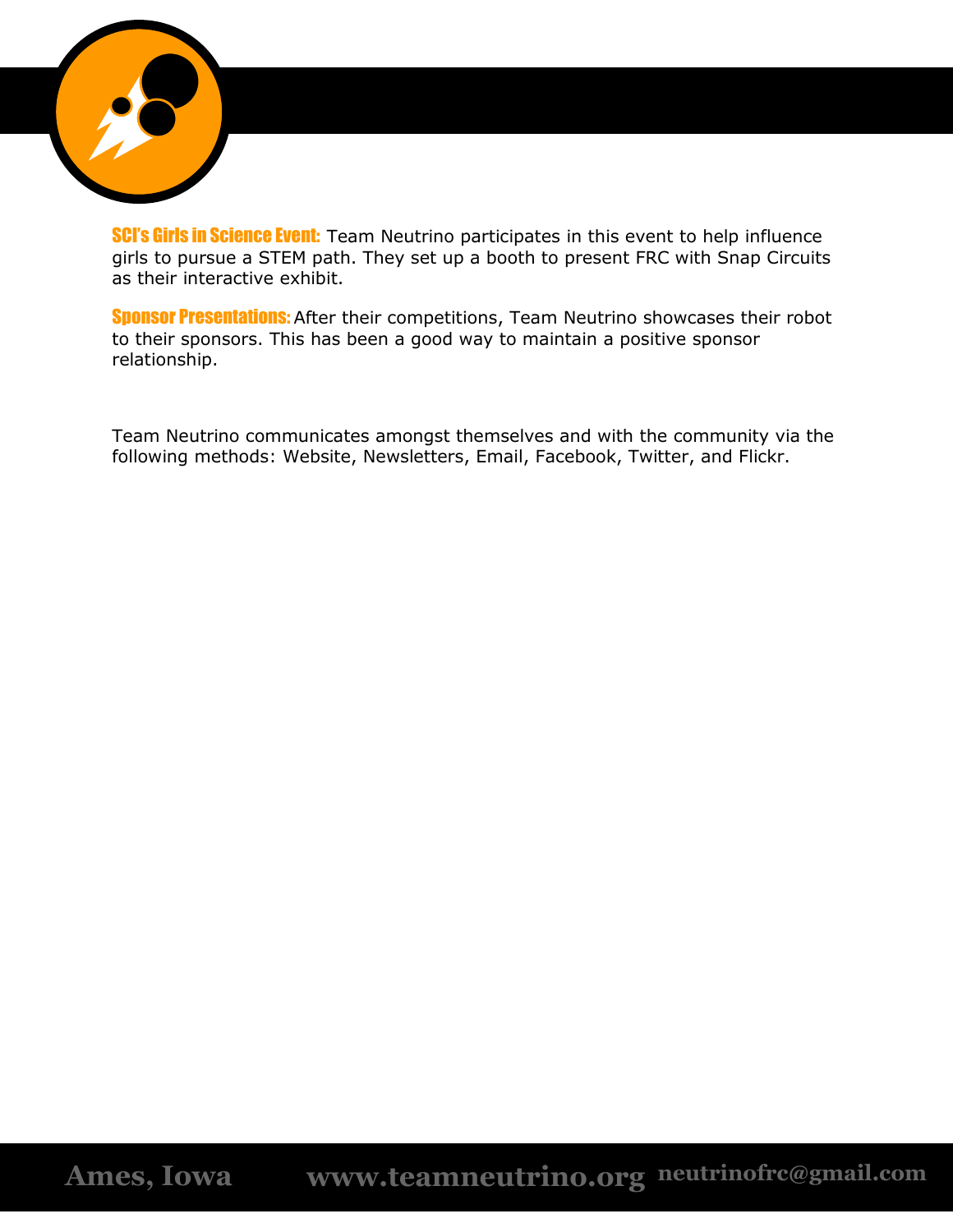

# **Future Plans**

Team Neutrino holds high expectations for their future success. To achieve these standards, they plan to move towards and complete these goals, listed as follows:

~Provide students with hands-on STEM (Science, Technology, Engineering, and Math) experiences at the high school level that would not exist otherwise.

 $\sim$ Act as a real world application to supplement material learned in the classroom.

~Create a sustainable team.

~Establish and maintain a positive and recognizable team image.

 $\sim$  Compete at the highest level in FIRST.

~Create a robot that is competitive in the FIRST Robotics Competition.

 $\sim$ Be eligible to apply for all awards (except Rookie All-Star) offered at a Regional Competition

~Promote STEM, FIRST programs, and Team Neutrino at community events through volunteering and outreach.

~Act as a role model to other FRC, FTC, FLL, and Jr. FLL teams.

Team Neutrino continues to implement these goals through the strategies outlined in this document.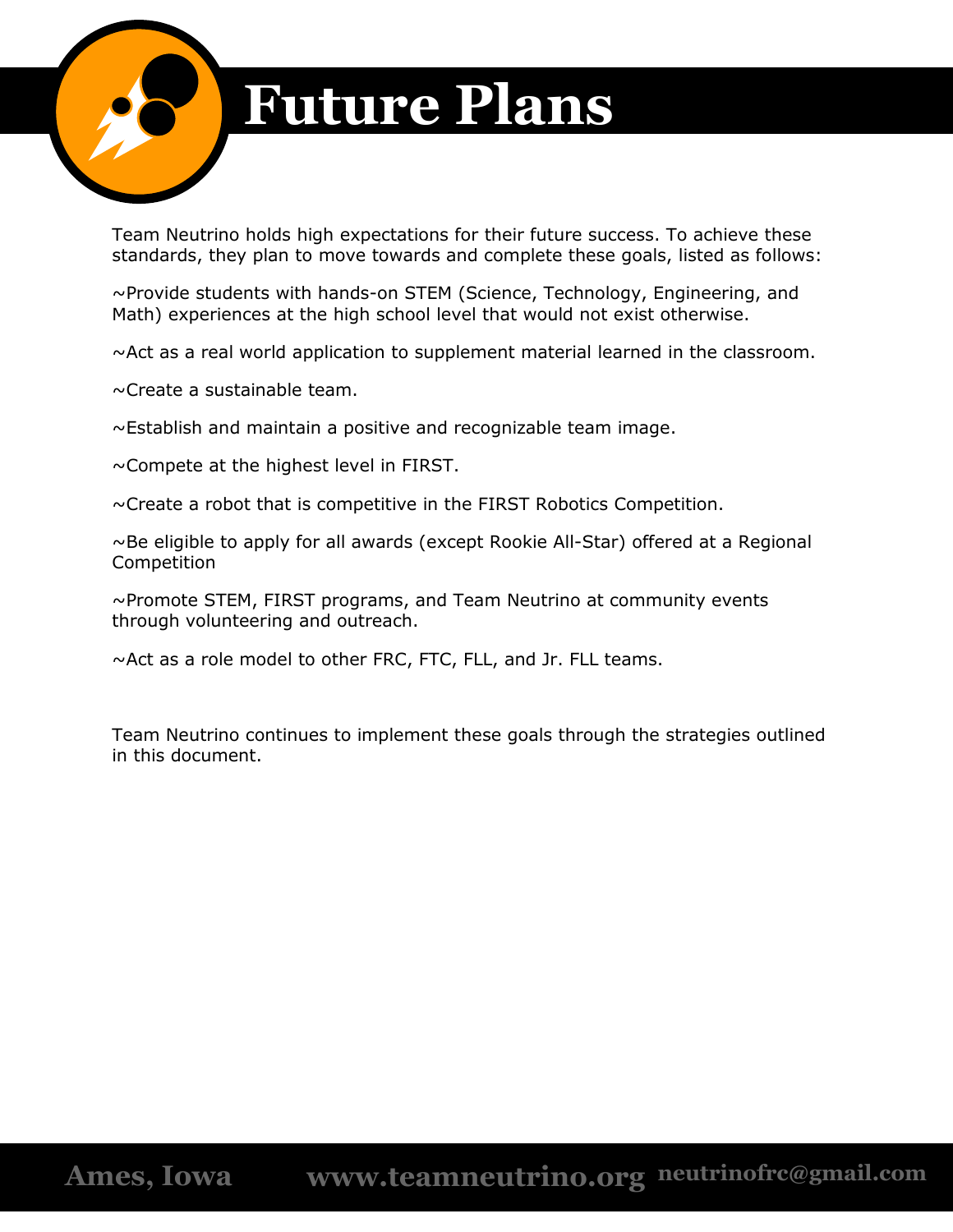

# **Action Plans**

| <b>Strategy</b>                                                                    | <b>Actions</b>                                                                                                                           | <b>Group</b><br><b>Responsible</b> | <b>Planned</b><br><b>Completion</b> |
|------------------------------------------------------------------------------------|------------------------------------------------------------------------------------------------------------------------------------------|------------------------------------|-------------------------------------|
| <b>Increase</b><br>collaboration with<br>the FIRST<br><b>Community</b>             | Contact local teams to find<br>out how we can help them.                                                                                 | Fundraising<br>Sub-Team            | 2016                                |
| <b>Inspire more</b><br>students to join<br><b>FIRST</b>                            | Increase awareness of<br>FIRST, start and help<br>sustain FIRST teams.                                                                   | Outreach Sub-<br>Team              | <b>Fall 2016</b>                    |
| <b>Increase FRC teams</b><br>in Iowa                                               | Continue to assist with the<br>new FRC team in Grinnell,<br>see if anyone else wants to<br>start a team.                                 | Captain and<br>Co-Captain          | 2016                                |
| <b>Build a stronger</b><br>relationship with<br><b>sponsors</b>                    | Provide benefits to<br>sponsors directed to what<br>they want. Maintain strong<br>ties through more sponsor<br>related events.           | Fundraising<br>Sub-Team            | 2016                                |
| <b>Continue to expand</b><br><b>FLL at Ames</b><br>community<br>elementary schools | Continue the mentoring<br>program for our students<br>to outreach to the AMS<br>and elementary school<br>teams, implement more<br>teams. | Captain and<br>Co-Captain          | August 2016                         |
| <b>Expand Jr. FLL at</b><br><b>Ames &amp; beyond</b><br>elementary schools         | Help sustain newly created<br>elementary school teams.                                                                                   | Captain and<br>Co-Captain          | <b>Fall 2016</b>                    |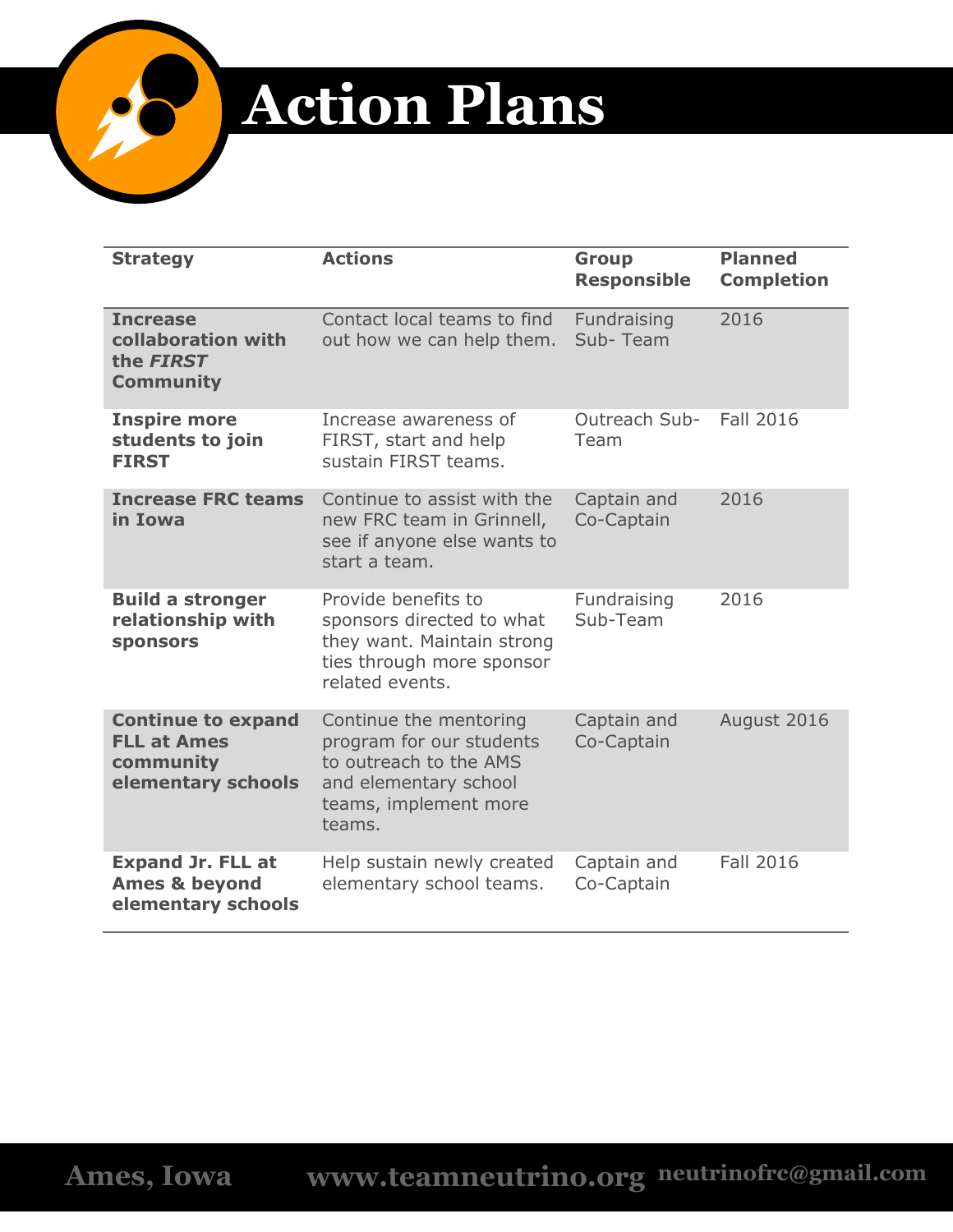

# **Team Budget**

Our budget is developed through a combination of last year estimates, promised sponsor donations, and estimations of the new season's expenses.

| <b>Predicted Income</b>                         |               | <b>Predicted Expenses</b>                    |             |
|-------------------------------------------------|---------------|----------------------------------------------|-------------|
| <b>Source</b>                                   | <b>Amount</b> | <b>Item</b>                                  | <b>Cost</b> |
| <b>Endowment Fund Grant</b><br>Request          | \$500         | Robot                                        | \$8,000     |
| Sponsorships/Grants                             | \$18,515      | <b>Regional Competitions</b>                 | \$9,000     |
| Out-of-pocket<br>(30-35 members, \$110<br>each) | \$1,960.63    | Off-season competitions                      | \$1,350     |
| In-kind                                         | \$5,600       | <b>World Championships</b>                   | \$5,000     |
|                                                 |               | Pit/Field                                    | \$1,256.87  |
|                                                 |               | <b>Robot Transportation</b>                  | \$807.89    |
|                                                 |               | Apparel                                      | \$200       |
|                                                 |               | Team Supplies (i.e. gas,<br>marketing, etc.) | \$961.87    |
| Total                                           | \$26,575.63   | Total                                        | \$26,576.63 |

**Ames, Iowa www.teamneutrino.org neutrinofrc@gmail.com**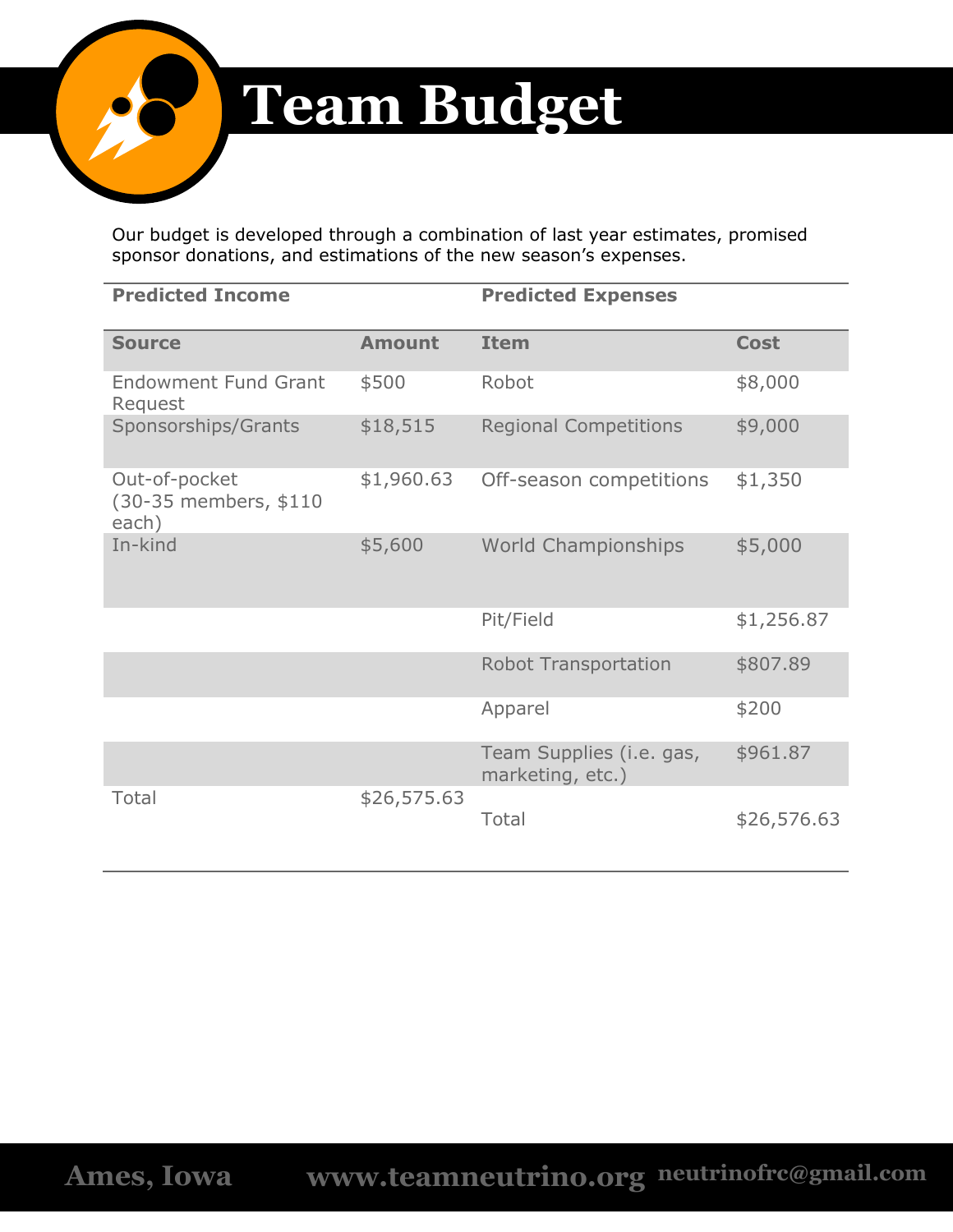

# **Sponsor Benefits**

We show our appreciation for our sponsors through levels of sponsorship:

**Diamond (\$5000+)** Large logo on robot, banner, pit, team shirts, and mention in team displays and literature

**Platinum (\$2500+)** Small logo on robot, banner, pit, team shirts, and mention in team displays and literature

**Gold (\$1000+)** Small Logo on banner, pit, team shirts, and mention in team displays and literature

**Silver (\$500+)** Logo in pit, team shirts, and mention in team displays and literature

**Bronze (\$250+)** Mention in team displays and literature

**Honorable Mentions (\$50+)** Mention in team literature

#### Additional Opportunities for Support:

Team Neutrino relies on having technical and non-technical mentors to provide guidance for the team. Some of the roles that mentors fill are listed in the table below:

| <b>Mentor Roles</b>     | <b>Description</b>                                                                            |
|-------------------------|-----------------------------------------------------------------------------------------------|
| <b>CAD</b>              | Teach students on the team how to CAD.                                                        |
| <b>Marketing</b>        | Assist with team marketing and creating a team business<br>plan.                              |
| <b>Travel Logistics</b> | Organize the team travel to regional events outside of the<br>local area.                     |
| <b>Prototyping</b>      | Assist with the design of the robot and teach the students how<br>to create basic prototypes. |
| <b>Writing</b>          | Assist the Fundraising and Award Sub-Teams with team award<br>submissions.                    |
| <b>Electrical</b>       | Show students how to wire, organize an electrical board, and<br>update and check the robot.   |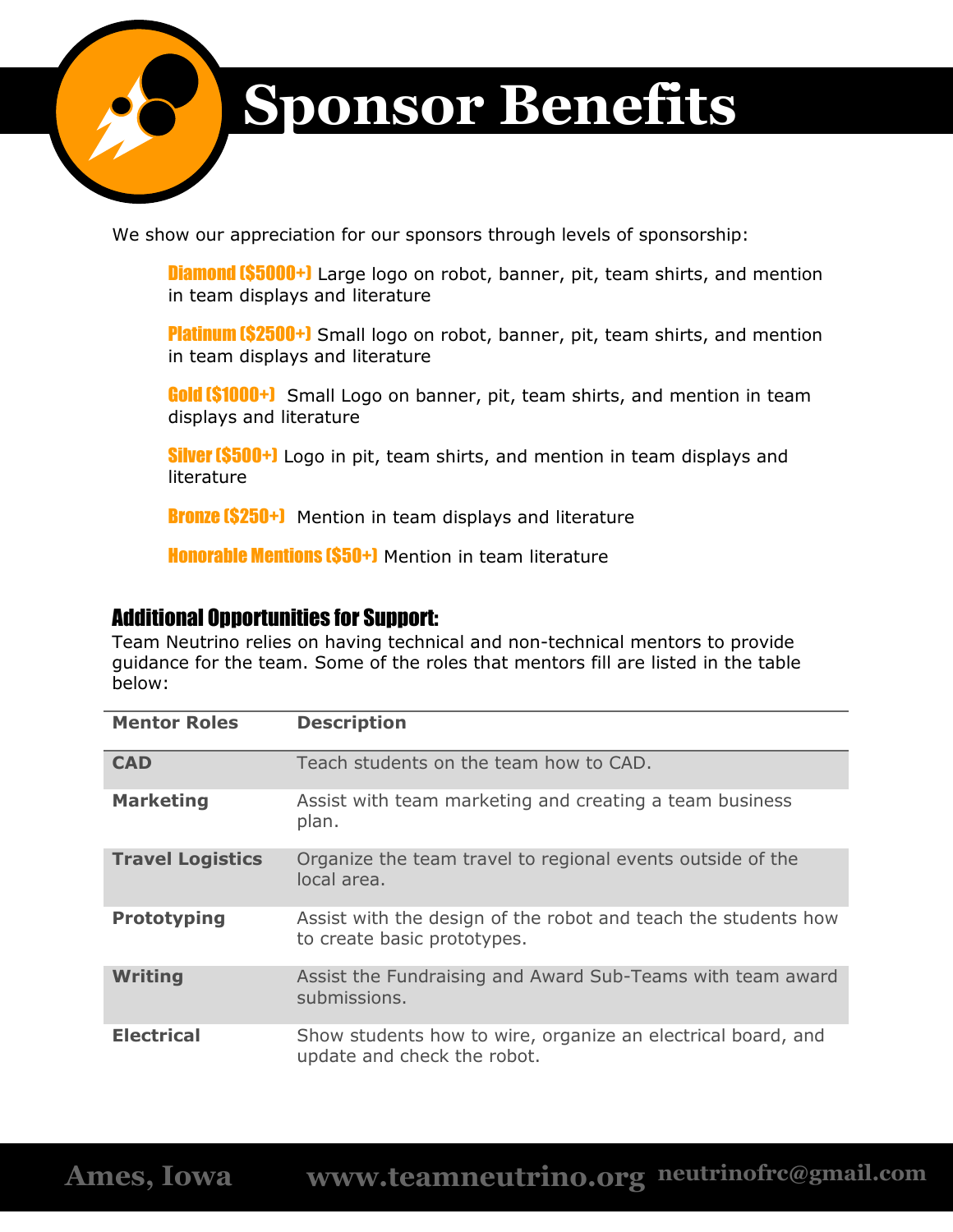

| <b>Finance</b>                      | Help students manage team funds and assist with fundraising.                                             |
|-------------------------------------|----------------------------------------------------------------------------------------------------------|
| <b>Fundraising</b>                  | Help students budget money, organize sponsor events, and<br>maintain strong relationships with sponsors. |
| <b>Programming</b>                  | Work with the students to program the robot for competition                                              |
| <b>Graphic Design</b>               | Work with students to create banners, logos, team handouts,<br>and T-shirts for competitions.            |
| <b>Public Speaking</b>              | Teach the students how to speak in front of potential Sponsors<br>and Judges.                            |
| <b>Engineering</b><br><b>Design</b> | Work with the team to pick a strategy, design a robot, and<br>manage robot creation.                     |
| <b>Mechanical</b>                   | Help the students build a robot for competition in March.                                                |
| <b>Social Media</b>                 | Work with students to set up and manage social media sites.                                              |
| <b>Website</b>                      | Teach students how to build and maintain a website.                                                      |
| <b>Project</b><br><b>Management</b> | Work with students to set time and performance goals to meet<br>deadlines, etc.                          |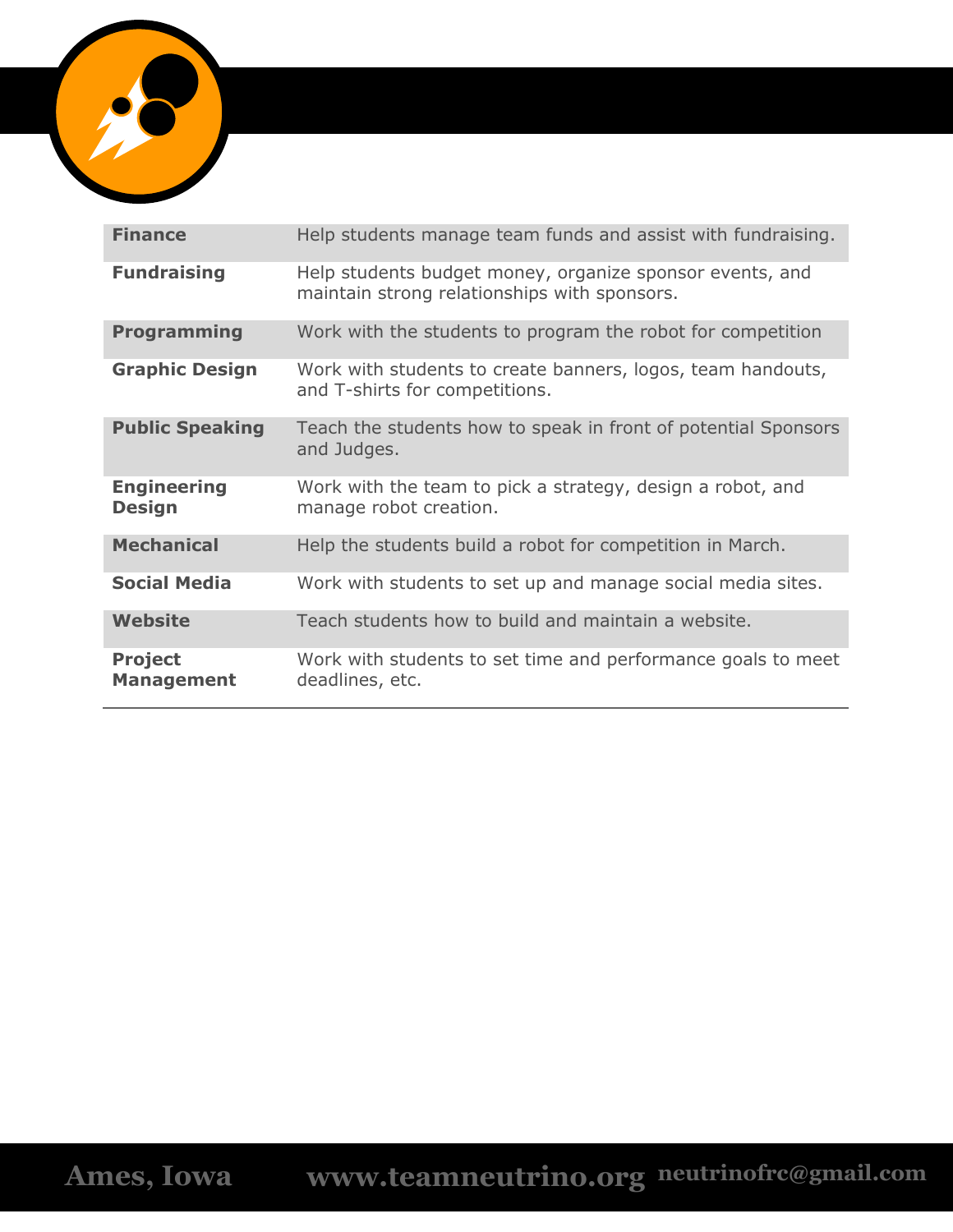

# **Team Fundraising**

# Current Team Fundraisers

Light Bulbs: The team promotes and sells the FIRST E-Watt saver bulbs at the "Eco Fair" in Ames.

**Summer Camp/Workshop:** Team Neutrino members would work with elementary students to get them interested in STEM. They would also teach them basic construction and programming of the LEGO Mindstorms Kit.

**Chipotle Night:** This year the team worked with their local Chipotle to set up a team fundraising night. 50% of profits made between 4-8 PM that day were donated to the team.

# Future Team Fundraisers

"Neutrino Nights": Students would work at a local restaurant bussing tables and helping and would earn some of the profits made during the event. They would also provide information about FIRST and Team Neutrino to customers.

**Robotics Rainbow Run:** Similar to current "Color Runs", students of Team Neutrino would host a run where powdered color is thrown at runners. The powder consists of cornstarch and powdered paint. The goal would be to raise enough money to pay for attending a regional competition (about \$5000).